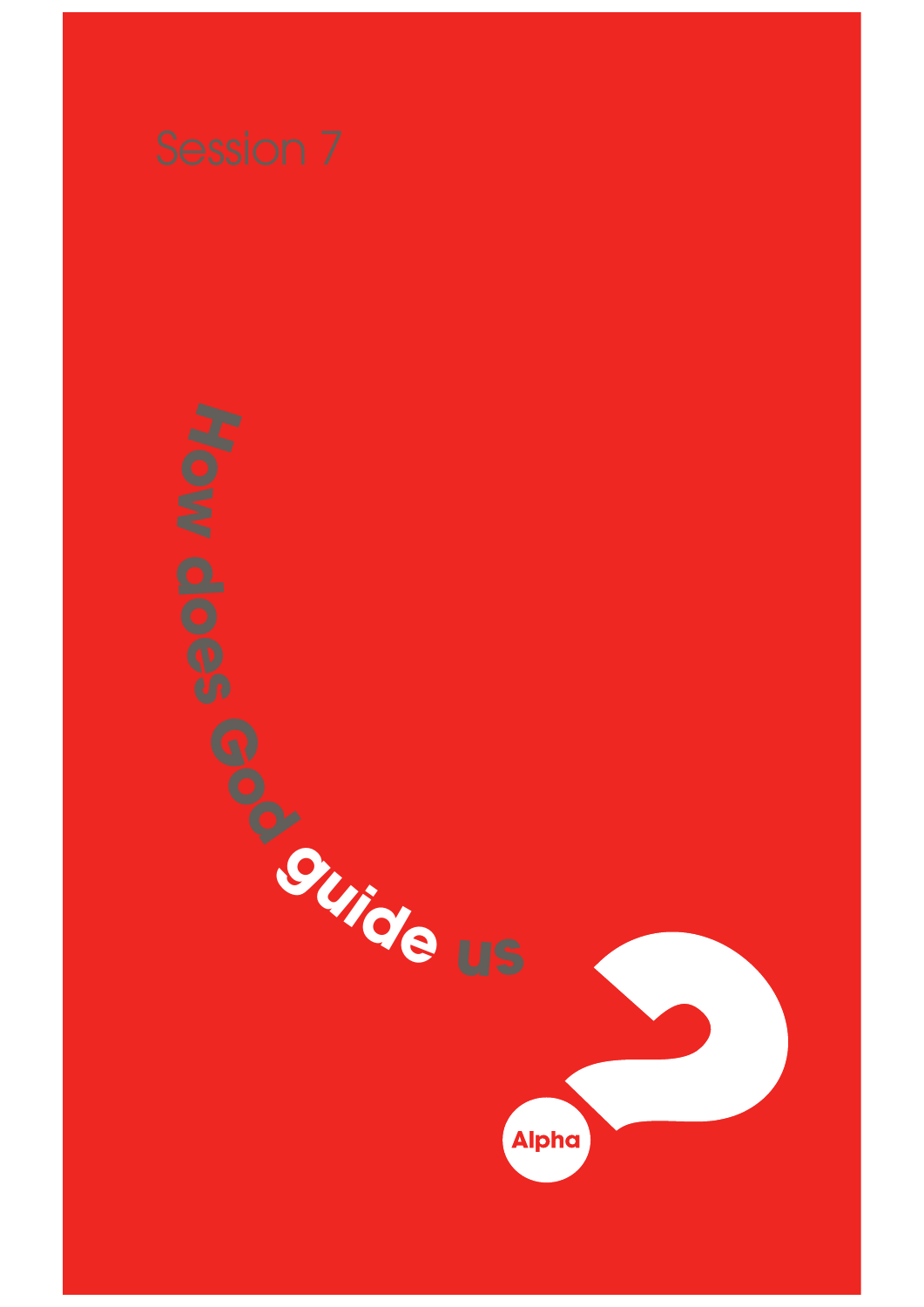'For we are God's masterpiece. He has created us anew in Christ Jesus, so we can do the good things he planned for us long ago.' (Ephesians 2:10, NLT)

Why involve God in the decisions we make?

- God promises to guide us
	- (Psalm 32:8)
	- (John 10:3–4,27)
- God has a good plan for our lives
	- (Jeremiah 29:11)
	- (Romans 12:2)
	- (John 10:10,15)

How does God guide us?

### **1. COMMANDING SCRIPTURE**

- General will
	- General instruction for marriage, work, money, children, elderly relatives (2 Timothy 3:16; Psalm 119:105, 130–133)
- Primary calling
	- To love God
	- To love others
	- To become like Jesus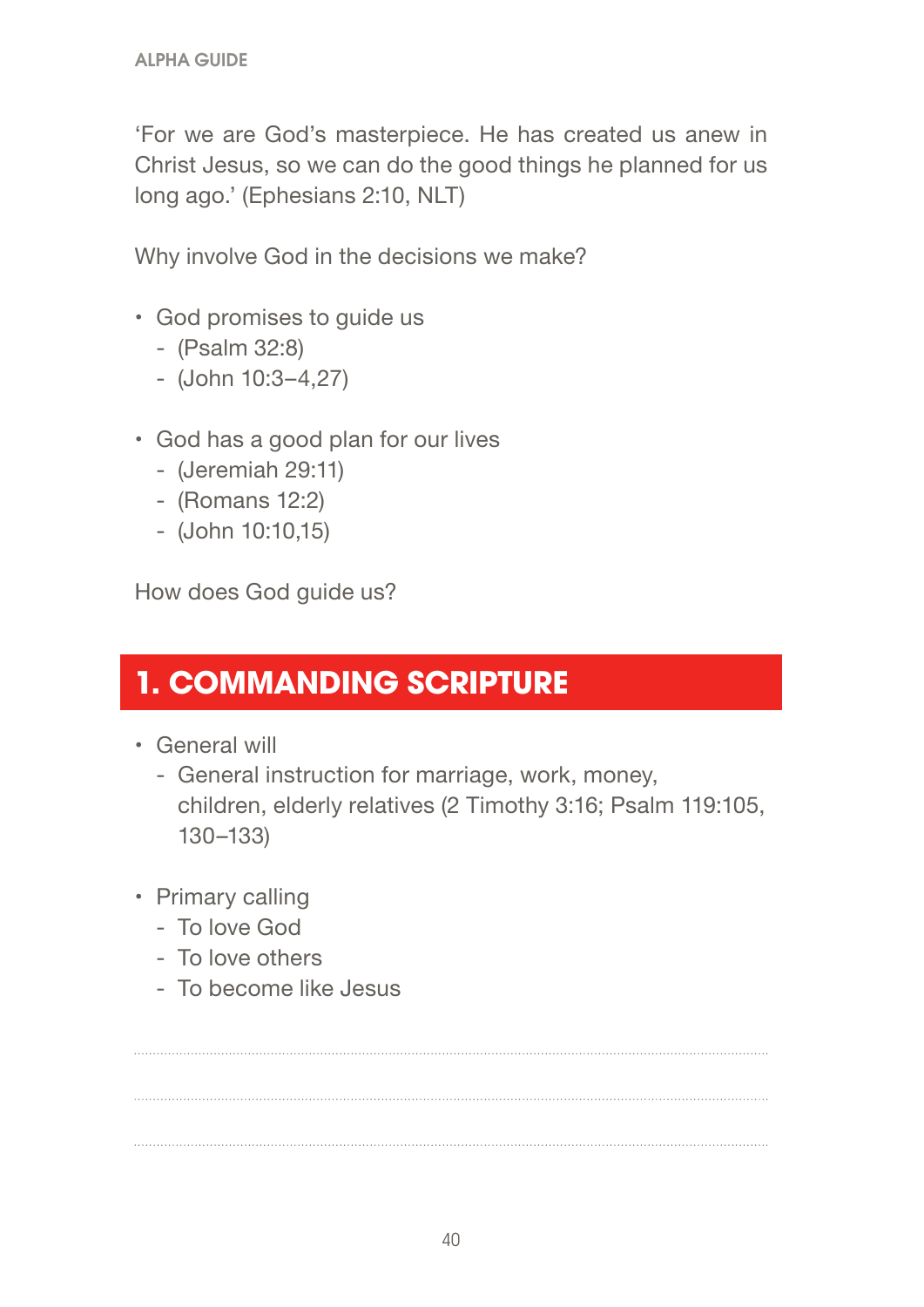### **2. COMPELLING SPIRIT**

- God speaks as you pray (Acts 13:1–3)
- Strong desire to do something
	- 'God works in you to will and to act according to his good purpose' (Philippians 2:13)
- Sometimes he guides in more unusual ways
	- Prophecy, eg Agabus (Acts 11:27–28; 21:10–11)
	- Dreams (Matthew 1:20)
	- Visions/pictures (Acts 16:10)
	- Angels (Genesis 18; Matthew 2:19; Acts 12:7)
	- Audible voice (1 Samuel 3:4–14)

# **3. COUNSEL OF THE SAINTS**

- '… the wise listen to advice' (Proverbs 12:15)
- 'Make plans by seeking advice' (Proverbs 20:18)
- Need for testing (1 John 4:1)
	- Is it in line with the Bible?
	- Is it loving? (1 John 4:16)
	- Is it strengthening, encouraging and comforting? (1 Corinthians 14:3)
	- Does it bring the peace of God? (Colossians 3:15)

Ultimately, we are responsible for our decisions, but it is a blessing to have others to talk to about the decisions we are making.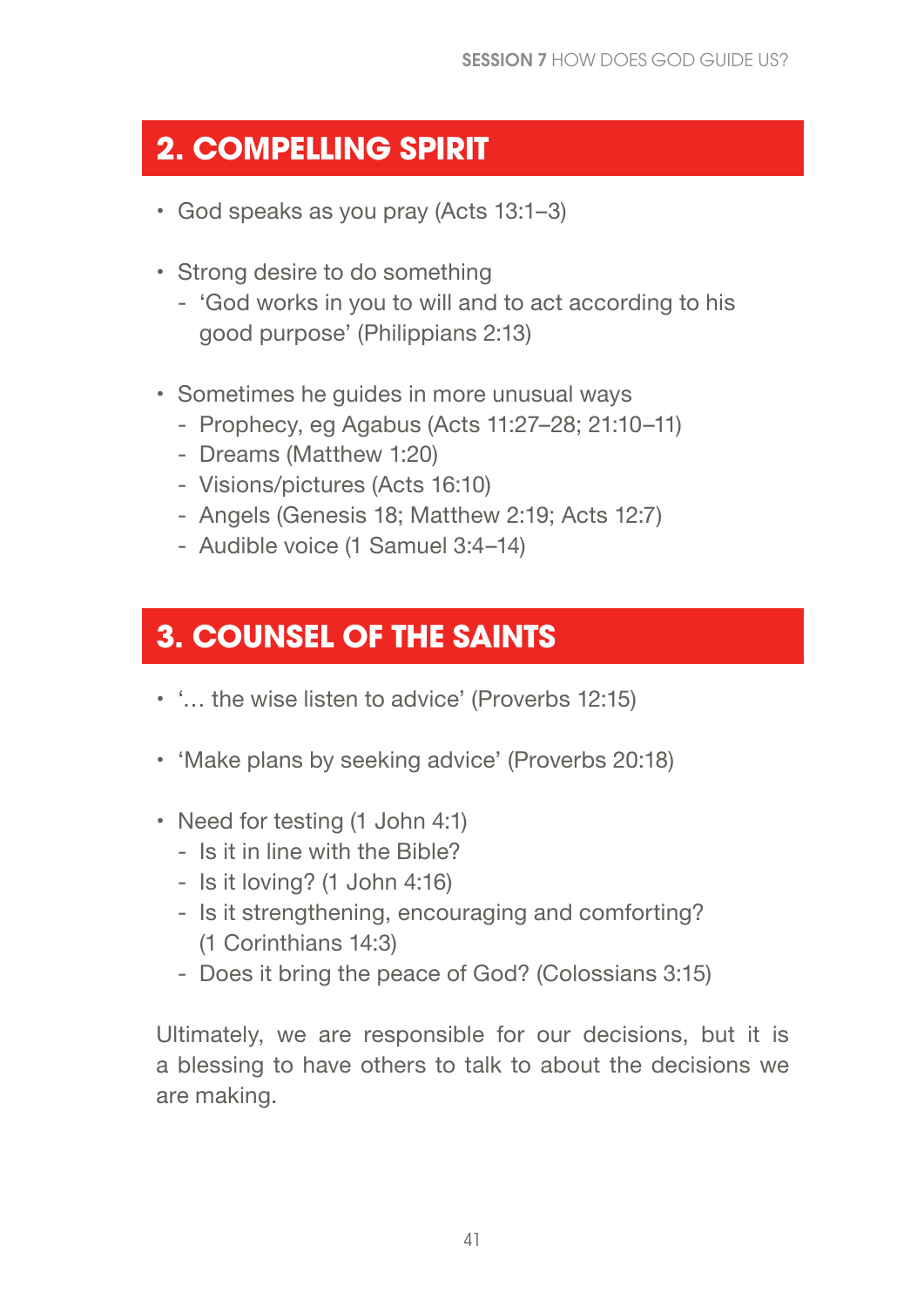## **4. COMMON SENSE**

• 'Reflect on what I am saying, for the Lord will give you insight into all this' (2 Timothy 2:7)

# **'God's promises of guidance were not given to save us the problem of thinking'**

**JOHN STOTT**

### **5. CIRCUMSTANTIAL SIGNS**

- 'And we know that in all things God works for the good of those who love him, who have been called according to his purpose.' (Romans 8:28)
- 'In your heart you plan your course, but the Lord determines your steps' (Proverbs 16:9; Psalm 37:5)
- Sometimes God closes doors (Acts 16:7)
- Sometimes God opens doors (1 Corinthians 16:9)
- Sometimes we need to persevere despite the circumstances and trust God
- Be patient
- We all make mistakes God forgives (Joel 2:25)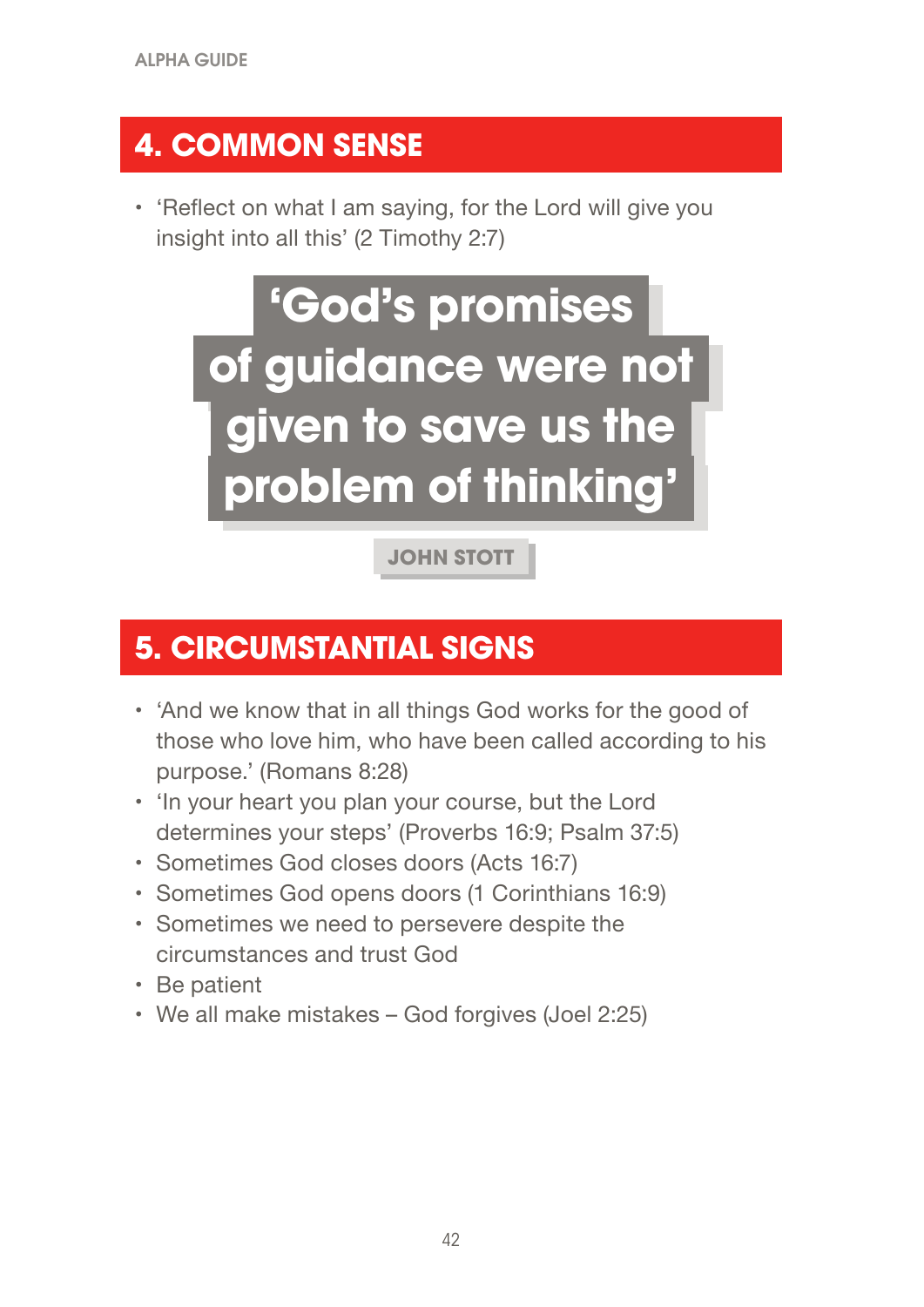#### SESSION 7 HOW DOES GOD GUIDE US?